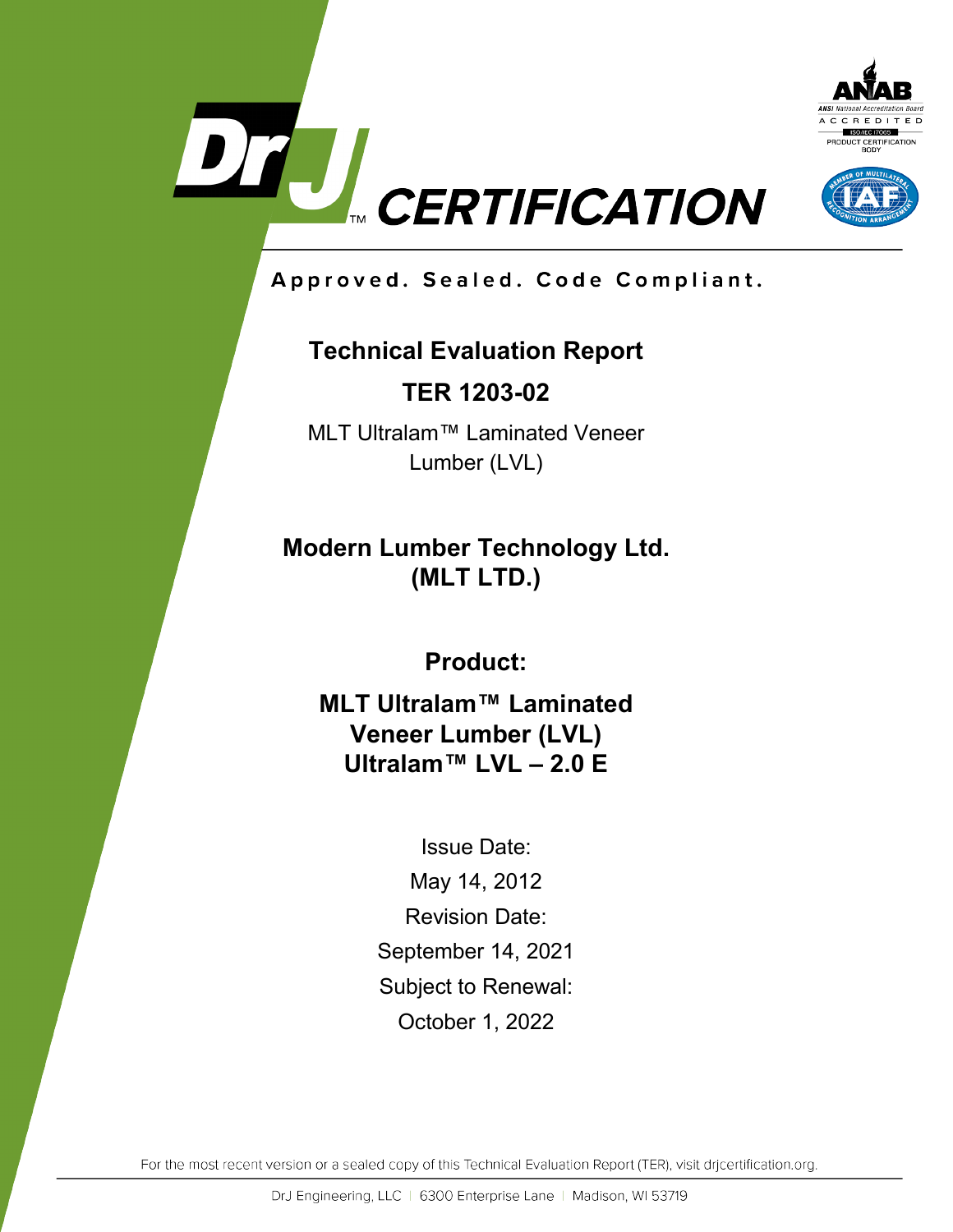

# COMPANY INFORMATION:

Modern Lumber Technology Ltd. (MLT LTD.)

191186, 14 Bolshaya Morskaya Str St Petersburg, Russia

+7 (812) 3124898

ultralam.com/uk

#### DIVISION: 06 00 00 - WOOD, PLASTICS AND COMPOSITES

SECTION: 06 17 00 - Shop-Fabricated Structural Wood

SECTION: 06 17 13 - Laminated Veneer Lumber

#### 1 PRODUCT EVALUATED1

- 1.1 MLT Ultralam™ Laminated Veneer Lumber (LVL) Ultralam™ LVL – 2.0 E
- 2 APPLICABLE CODES AND STANDARDS<sup>2,3</sup>
- 2.1 *Codes*

-

- 2.1.1 *IBC—15, 18, 21: International Building Code®*
- 2.1.2 *IRC—15, 18, 21: International Residential Code®*
- 2.1.3 *NBC—10, 15: National Building Code of Canada*
- 2.2 *Standards and Referenced Documents*
	- 2.2.1 *ANSI/AWC NDS: National Design Specification (NDS) for Wood Construction*
	- 2.2.2 *ASTM D2559: Specification for Adhesives for Bonded Structural Wood Products for Use Under Exterior Exposure Conditions*
	- 2.2.3 *ASTM D5055: Standard Specification for Establishing and Monitoring Structural Capacities of Prefabricated Wood I-Joists*
	- 2.2.4 *ASTM D5456: Standard Specification for Evaluation of Structural Composite Lumber Products*
	- 2.2.5 *ASTM D7247: Standard Test Method for Evaluating the Shear Strength of Adhesive Bonds in Laminated Wood Products at Elevated Temperatures*
	- 2.2.6 *CAN/CSA O86: Engineering Design in Wood*

<sup>1</sup> For more information, visit drjcertification.org or call us at 608-310-6748.

<sup>&</sup>lt;sup>2</sup> Unless otherwise noted, all references in this TER are from the 2021 version of the codes and the standards referenced therein. This material, design, or method of construction also complies with the 2000-2018 versions of the referenced codes and the standards referenced therein.

<sup>&</sup>lt;sup>3</sup> All terms defined in the applicable building codes are italicized.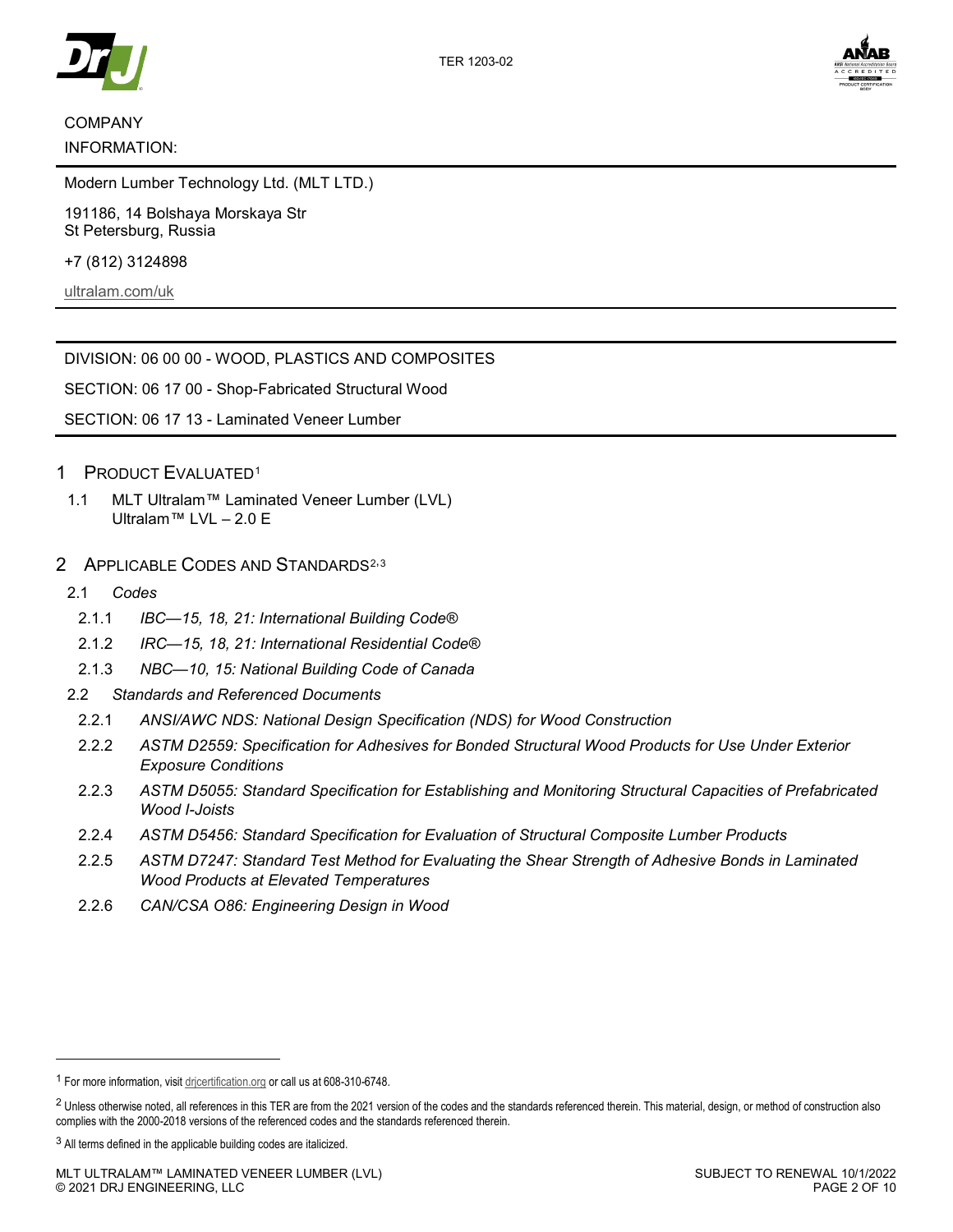



# **PERFORMANCE EVALUATION**

- 3.1 MLT Ultralam™ LVL was evaluated to determine its resistance properties, which are used to develop reference design values for allowable stress design (ASD), load resistance factor design (LRFD), and limit states design (LSD). This TER examines MLT Ultralam™ LVL for the following:
	- 3.1.1 Use as an alternative material to that described in *IBC* Chapter 23, in particular, compliance with the requirements noted in *IBC* Section 2302.14 and *IBC* Section 2303.1.10 for allowable stress design.
	- 3.1.2 Use as an alternative material to that described in *IBC* Chapter 23, in particular, compliance with the requirements noted in *IBC* Section 2302.14 and *IBC* Section 2303.1.10 for load and resistance factor design.
	- 3.1.3 Compliance with *IBC* Section 2304 and Section 2308 and *IRC* Chapter 5, Chapter 6, and Chapter 8 for conventional light frame construction applications.
	- 3.1.4 Use as an alternative material and method of construction in compliance with *IBC* Section 104.11 and *IRC* Section R104.11.
	- 3.1.4.1 When used in an application that exceeds the limits of *IRC* Section R301, an engineered design shall be submitted in accordance with *IRC* Section R301.1.3 and this TER.
	- 3.1.5 Structural capacities in accordance with *IBC* Section 2303.1.10.
	- 3.1.6 Structural capacities in accordance with *NBC* Part 4 and 9 and *CAN/CSA O86*.
- 3.1.7 Fire-resistance properties of MLT Ultralam™ LVL are outside the scope of this TER.
- 3.2 Any code compliance issues not specifically addressed in this section are outside the scope of this TER.
- 3.3 Any engineering evaluation conducted for this TER was performed within DrJ's ANAB "accredited ICS code scope" and/or the defined professional engineering scope of work on the dates provided herein.
- 4 PRODUCT DESCRIPTION AND MATERIALS
	- 4.1 MLT Ultralam™ LVL is manufactured by Modern Lumber Technology, Ltd. (MLT) at its facility in Torzhok, Russia.
	- 4.2 The product is manufactured by laminating wood veneers with an exterior type adhesive (complying with *ASTM D2559*) in a continuous process with the grain of the wood oriented parallel to the length of the member in accordance with an ISO 9001 quality certification system.
	- 4.3 The wood veneer properties and species, adhesive, manufacturing parameters, and finished product dimensions and tolerances are specified in the approved quality documentation and MLT's in-plant manufacturing standard.
	- 4.4 *Material Availability*
		- 4.4.1 Thickness: 1½" (38 mm), 1¾" (44 mm), and 3½" (89 mm)
		- 4.4.2 Nominal Depths: 3½" to 24" (89 to 610 mm)
		- 4.4.3 Lengths: up to 60' (24.38 m)

# 5 APPLICATIONS

- 5.1 *Structural Applications*
	- 5.1.1 MLT Ultralam™ LVL is an alternative to sawn lumber for floor, roof, and wall structural members.
	- 5.1.2 Structural applications include use as beams, columns, headers, joists, rafters, chords, and webs of trusses, I-joist flanges, rim boards, and wall studs.

j

<sup>4</sup> 2015 *IBC* Section 2301.2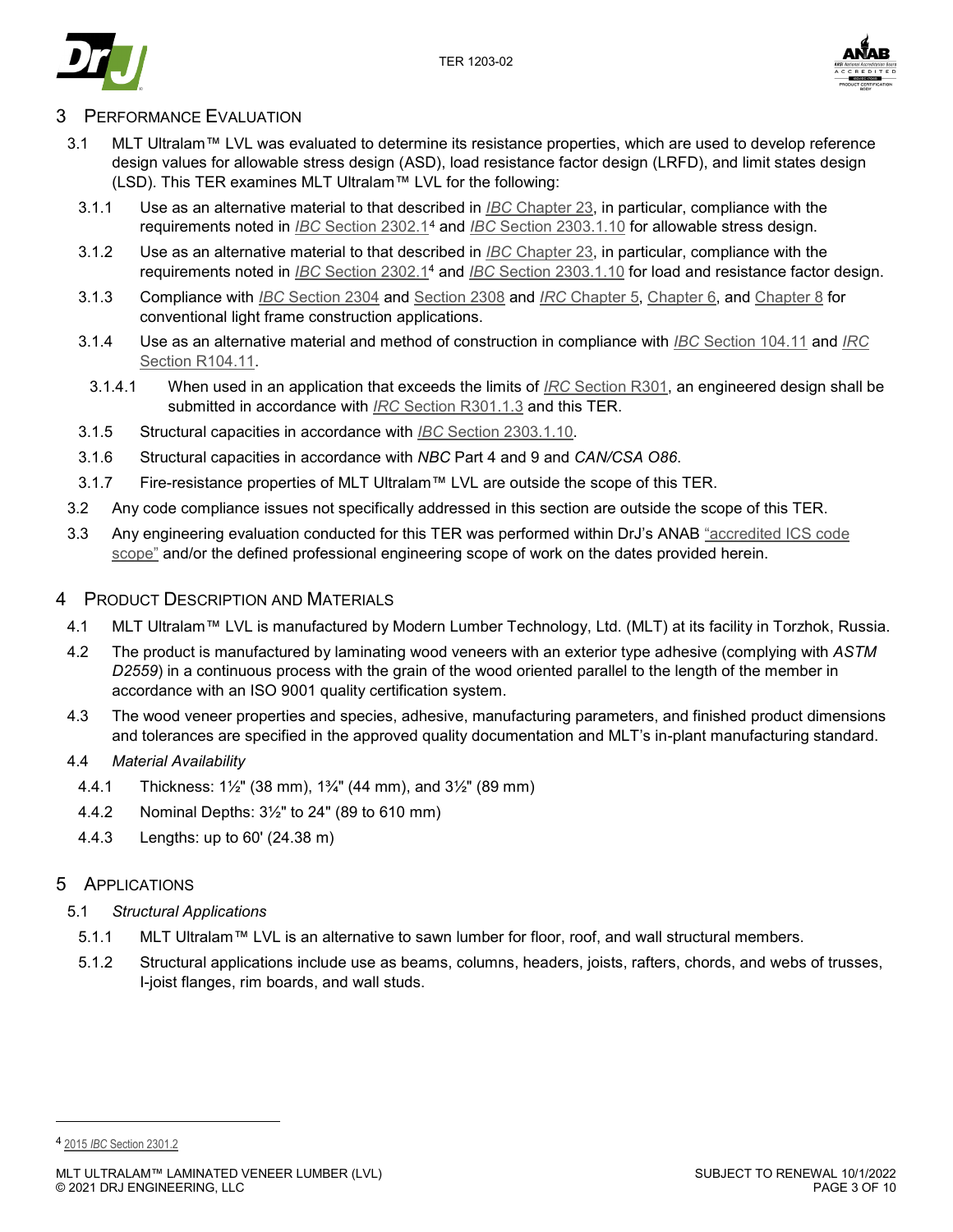



#### 5.2 *Design*

- 5.2.1 Design of MLT Ultralam™ LVL is governed by the applicable code and the provisions for Structural Composite Lumber (SCL) in *NDS*.
- 5.2.2 Unless otherwise noted, adjustment of the design stresses for duration of load shall be in accordance with the applicable code.
- 5.2.2.1 The design provisions for wood construction noted in *IBC* Section 2302.15 and *IRC* Section R301.1.3 apply to MLT Ultralam™ LVL for allowable stress design (ASD), unless otherwise noted in this report. Allowable unit stresses for MLT Ultralam™ LVL for dry conditions of use are specified in Table 1.

| TABLE 1. REFERENCE DESIGN VALUES FOR MLT ULTRALAM™ LVL (ALLOWABLE STRESS DESIGN) <sup>1,2,3</sup> |  |  |
|---------------------------------------------------------------------------------------------------|--|--|
|                                                                                                   |  |  |

| Bending, $F_b$  <br>(psi) (MPa) | Tension, $F_t$<br>$(psi)$ (MPa)    |                              | Compression, F <sub>c</sub><br>(psi) (MPa) | <b>Horizontal</b><br>Shear, $F_v$<br>(psi) (MPa) | <b>Modulus of Elasticity, E</b><br>$(psi)$ (MPa) |                                | <b>Shear</b><br><b>Modulus of</b> | <b>Modulus of</b><br><b>Elasticity for</b><br><b>Beam &amp; Column</b> |  |
|---------------------------------|------------------------------------|------------------------------|--------------------------------------------|--------------------------------------------------|--------------------------------------------------|--------------------------------|-----------------------------------|------------------------------------------------------------------------|--|
| Beam <sup>5,6</sup>             | Parallel-<br>to-Grain <sup>7</sup> | <b>Parallel-</b><br>to-Grain | Perpendicular-<br>to-Grain <sup>8</sup>    | <b>Beam</b>                                      | True <sup>4</sup>                                | Apparent <sup>4</sup>          | <b>Elasticity</b><br>(psi) (MPa)  | <b>Stability, Emin</b><br>(psi) (MPa)                                  |  |
| 2900<br>(20.0)                  | 2150<br>(14.8)                     | 3150<br>(21.7)               | 900<br>(6.2)                               | 320<br>(2.2)                                     | 2.0x10 <sup>6</sup><br>(13790)                   | 1.9x10 <sup>6</sup><br>(13100) | 125,000<br>(862)                  | 1.0x10 <sup>6</sup><br>(6895)                                          |  |

SI: 1 psi = 0.00689 MPa or 1 MPa = 145 psi.

1. The reference design values in this table are applicable for the product used in dry, well-ventilated interior applications in which the equivalent moisture content of sawn lumber is less than 16%. See Section 9.3.4 of this report.

- The reference design values in this table are for normal load duration. Loads of longer or shorter duration shall be adjusted in accordance with the applicable code. Duration of load adjustments shall not be applied to  $Fc \perp$  and  $E$ .
- 3. Orientation nomenclature for Ultralam™ LVL:



4. The Apparent E for both beams and planks can be used directly in traditional beam deflection formulas. The True E values (i.e., shear-free) are for both beams and planks. Using True E, deflection is calculated as follows for uniformly loaded simple span beams.

 $\Delta =$  [5WL<sup>4</sup>/(32Ebh<sup>3</sup>)] + [12WL<sup>2</sup>/(5Ebh)]

where:  $\Lambda$  = deflection in inches (mm)

- W = uniform load in lb/in (N/mm)
	- $L =$ span in inches (mm)
- E = modulus of elasticity in psi (MPa)
- b = width of beam in inches (mm)
- h = depth of beam in inches (mm)
- 5. The bending values in these tables are based on a referenced depth of 12" (305 mm). For other depths, the bending values shall be adjusted by a volume factor of (12/d)<sup>0.162</sup>, where d is measured in inches with a minimum depth of 2" (51 mm).
- 6. When structural members qualify as repetitive members in accordance with the applicable code, a 4% increase is permitted.
- 7. Tension reference design value multiplied by a volume factor of (3.58/L)<sup>0.125</sup>, with L measured in feet. Value limited to members 16" (406 mm) deep and less.
- 8. Compression value for Y-L plane only.
	- 5.2.2.2 The design provisions for wood construction noted in *IBC* Section 2302.16 and *IRC* Section R301.1.3 apply to MLT Ultralam™ LVL for LRFD unless otherwise noted in this report. For compliance with the *NBC*, LSD shall be in accordance with *CAN/CSA O86*. Ultimate stresses for MLT Ultralam™ LVL for dry conditions of use are specified in Table 2.

-

<sup>5</sup> 2015 *IBC* Section 2301.2

<sup>6</sup> 2015 *IBC* Section 2301.2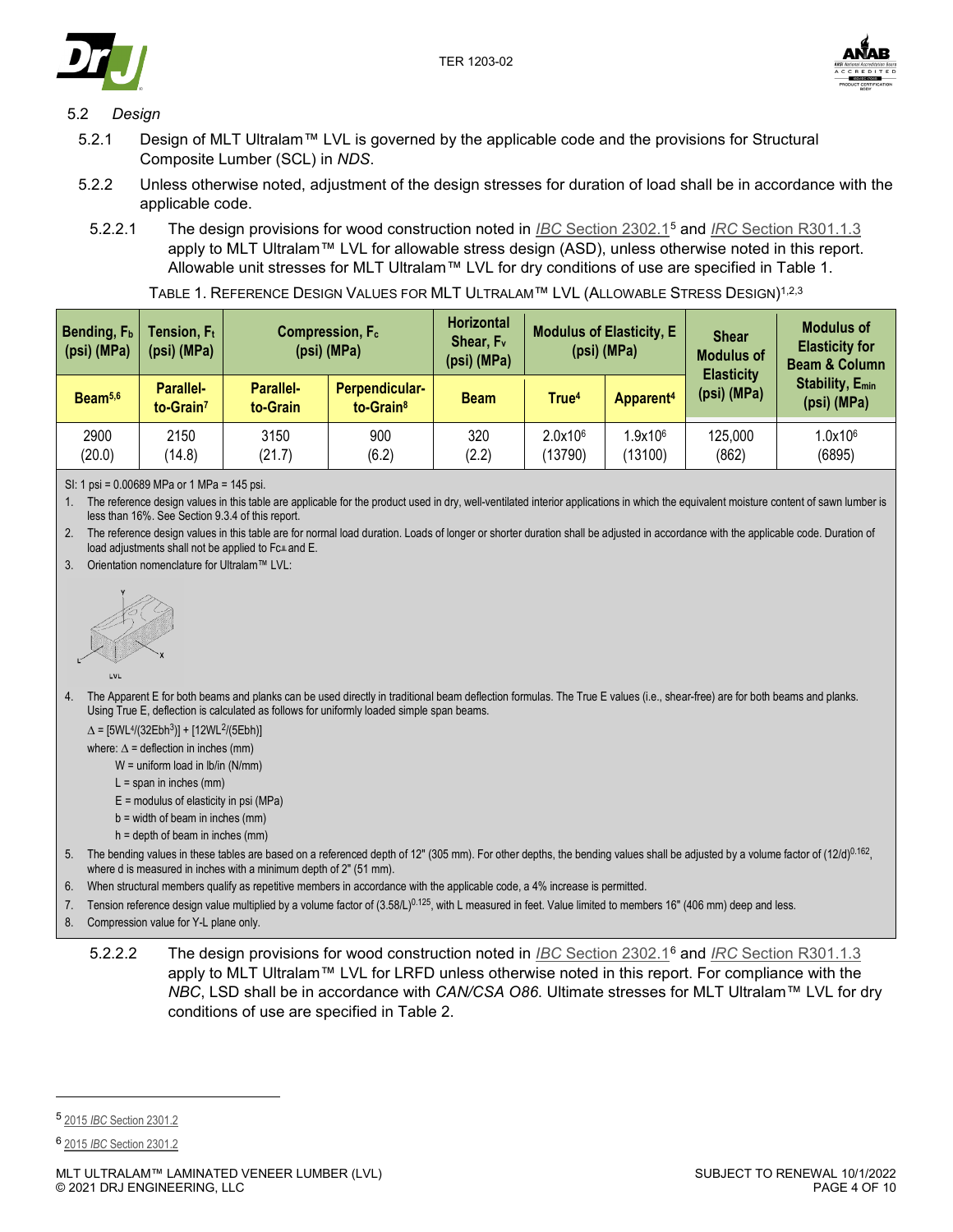



#### TABLE 2. SPECIFIED STRENGTHS FOR MLT ULTRALAM™ LVL (LIMIT STATES DESIGN)1,2,3

| Bending, F <sub>b</sub><br>(psi) (MPa) | Tension, $\mathsf{F}_\mathsf{t}$<br>(psi) (MPa) | Compression, F <sub>c</sub><br>(psi) (MPa) |                                         | <b>Horizontal</b><br>Shear, F <sub>v</sub><br>(psi) (MPa) | <b>Modulus of Elasticity, E</b><br>$(psi)$ (MPa) |                                | <b>Shear</b><br><b>Modulus of</b> | <b>Modulus of</b><br><b>Elasticity for</b><br><b>Beam &amp; Column</b> |
|----------------------------------------|-------------------------------------------------|--------------------------------------------|-----------------------------------------|-----------------------------------------------------------|--------------------------------------------------|--------------------------------|-----------------------------------|------------------------------------------------------------------------|
| Beam <sup>5,6</sup>                    | <b>Parallel-to-</b><br>Grain <sup>7</sup>       | <b>Parallel-to-Grain</b>                   | Perpendicular-<br>to-Grain <sup>8</sup> | <b>Beam</b>                                               | True <sup>4</sup>                                | Apparent <sup>4</sup>          | <b>Elasticity</b><br>(psi) (MPa)  | <b>Stability, Emin</b><br>(psi) (MPa)                                  |
| 6090<br>(42.0)                         | 4500<br>(31.0)                                  | 5990<br>(41.3)                             | 1500<br>(10.3)                          | 680<br>(4.7)                                              | 2.0x106<br>13790)                                | 1.9x10 <sup>9</sup><br>(13100) | 125,000<br>(862)                  | 1.0x106<br>(6895)                                                      |

SI: 1 psi = 0.00689 MPa or 1 MPa = 145 psi.

1. The reference design values in this table are applicable for the product used in dry, well-ventilated interior applications in which the equivalent moisture content of sawn lumber is less than 16%. See Section 9.3.4 of this report.

2. The design values in this table are for normal load duration. Loads of longer or shorter duration shall be adjusted in accordance with the applicable code. Duration of load adjustments shall not be applied to Fc $\texttt{m}$  and E.

3. Orientation nomenclature for Ultralam™ LVL:



4. The Apparent E for both beams and planks can be used directly in traditional beam deflection formulas. The True E value (i.e., shear-free) is for both beams and planks. Using True E, deflection is calculated as follows for uniformly loaded simple span beams.

 $\Delta = [5WL^{4}/(32Ebh^{3})] + [12WL^{2}/(5Ebh)]$ 

where:  $\Delta$  = deflection in inches (mm)

W = uniform load in lb/in (N/mm)

 $L =$ span in inches (mm)

E = modulus of elasticity in psi (MPa)

- b = width of beam in inches (mm)
- h = depth of beam in inches (mm)
- 5. The bending values in these tables are based on a referenced depth of 12" (305 mm). For other depths, the bending values shall be adjusted by a volume factor of (12/d)<sup>0.162</sup>, where d is measured in inches with a minimum depth of 2" (51 mm).
- 6. When structural members qualify as repetitive members in accordance with the applicable code, a 4% increase is permitted.
- 7. Tension design value multiplied by a volume factor of  $(3.58/L)^{0.125}$ , with L measured in feet. Value limited to members 16" (406 mm) deep and less.
- 8. Compression value for Y-L plane only.

#### 5.3 *Connections*

- 5.3.1 Lateral loads for nails, screws, and bolts, and withdrawal loads for nails and screws, installed in MLT Ultralam™ LVL shall be in accordance with the *NDS* and *CAN/CSA O86* for sawn lumber having a minimum specific gravity equal to that shown in in Table 3.
- 5.3.1.1 Fastener spacing shall be as prescribed in the applicable code (for sawn lumber), unless specifically indicated in Table 3 or Table 4 or as prescribed Part 12 of *NDS*.
- 5.3.1.2 Other nail spacing for specific applications, such as prefabricated steel components or hangers, may be used. Nail spacing for these applications should follow what is specified and detailed in the proprietary catalogues for the specific gravities as defined in Table 3.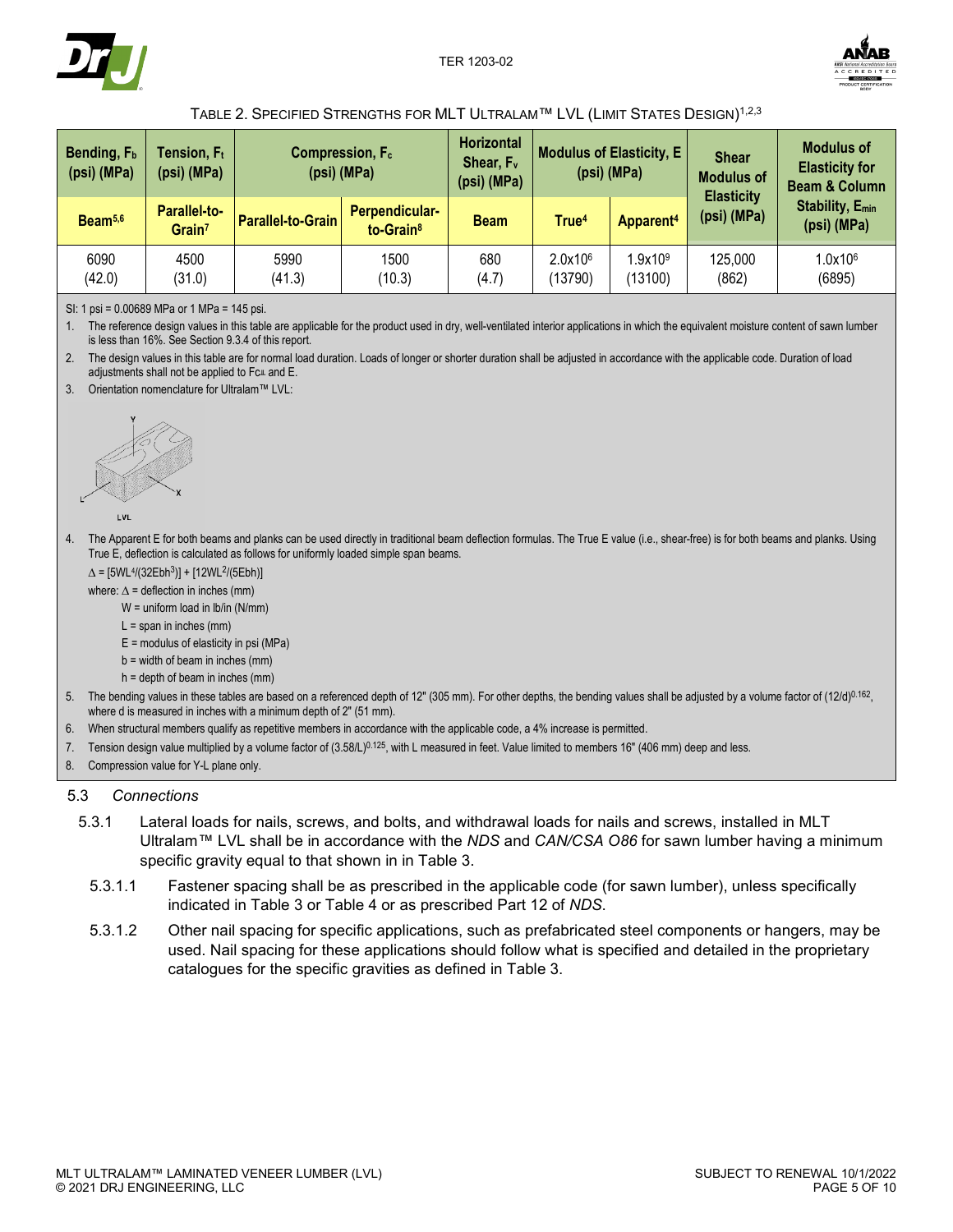



5.3.1.3 Allowable lateral loads for machine bolts installed perpendicular to the wide face of MLT Ultralam™ LVL (perpendicular to the glue lines), with loads applied parallel or perpendicular to the grain of the wood veneers, shall be as prescribed in the applicable code or in accordance with *NDS* for sawn lumber with the minimum specific gravity at least equivalent to that defined in Table 3.

TABLE 3. EQUIVALENT SPECIFIC GRAVITIES & MINIMUM FASTENER SPACING FOR DESIGN OF MECHANICAL CONNECTIONS<sup>1,2,3</sup>

| <b>Product</b> | <b>Fastener</b> | <b>Fastener Axis</b><br>Orientation <sup>1</sup> | <b>Load Direction</b> | <b>Equivalent Specific Gravity for</b><br><b>Design Purpose</b> | <b>Maximum Spacing</b> |  |
|----------------|-----------------|--------------------------------------------------|-----------------------|-----------------------------------------------------------------|------------------------|--|
| Ultralam™ LVL  | <b>Nails</b>    | Y axis                                           | Withdrawal            | 0.46                                                            |                        |  |
|                |                 | X axis                                           | Withdrawal            | 0.45                                                            | See footnote 4         |  |
|                | Nails & Screws  | Y axis                                           | X and L               | 0.53                                                            |                        |  |
|                | <b>Bolts</b>    | Y axis                                           | X axis                | 0.53                                                            |                        |  |
|                |                 | Y axis                                           | L axis                | 0.49                                                            | Per applicable code    |  |

1. Orientation nomenclature for Ultralam™ LVL



2. Adjustment of the design stresses for duration of load shall be in accordance with the applicable code or *NDS*, as applicable.

3. Connection design values are as provided in *NDS* for sawn lumber having equivalent specific gravities as shown.

4. Spacing, edge distance, and end distance of nails installed perpendicular to the glue lines of the LVL are the same as those permitted in the applicable code for sawn lumber. Spacing of nails installed parallel to the glue lines of the LVL must be a minimum of 3" (76 mm) for 8d (0.131" x 21/2") (3.3 mm x 63 mm) common nails, 4" (102 mm) for 10d  $(0.148" \times 3")$  (3.8 mm  $\times$  76 mm) and 12d  $(0.148" \times 3\frac{1}{4})$  (3.8 mm  $\times$  83 mm) common nails. End distances of nails installed parallel to the glue lines of the LVL must be a minimum of 2" (51 mm) for 8d (0.131" x 2 ½") (3.3 mm x 63 mm) common nails, 3" (76 mm) for 10d (0.148" x 3") (3.8 mm x 76 mm) and 12d (0.148" x 3¼") (3.8 mm x 83 mm) common nails. The minimum nail spacing must be 8" (204 mm) for 16d (0.162" x 3½") (4.1 mm x 89 mm) common nails installed parallel to the glue lines of the LVL that is at least 13/4" thick by 5½" wide (44mm by 133 mm), and the minimum end distance must be 3" (76 mm). Minimum edge distance must be sufficient to prevent splitting of the LVL. In addition, maximum nail penetration into the LVL must be limited as to prevent splitting.

5.3.1.4 Connection requirements for multiple member side-loaded beams are defined in the following assembly details (Figure 1) and have the maximum uniformly distributed load carrying capacity as defined in Table 4.



FIGURE 1. CONNECTION REQUIREMENTS FOR MULTIPLE MEMBER SIDE-LOADED BEAMS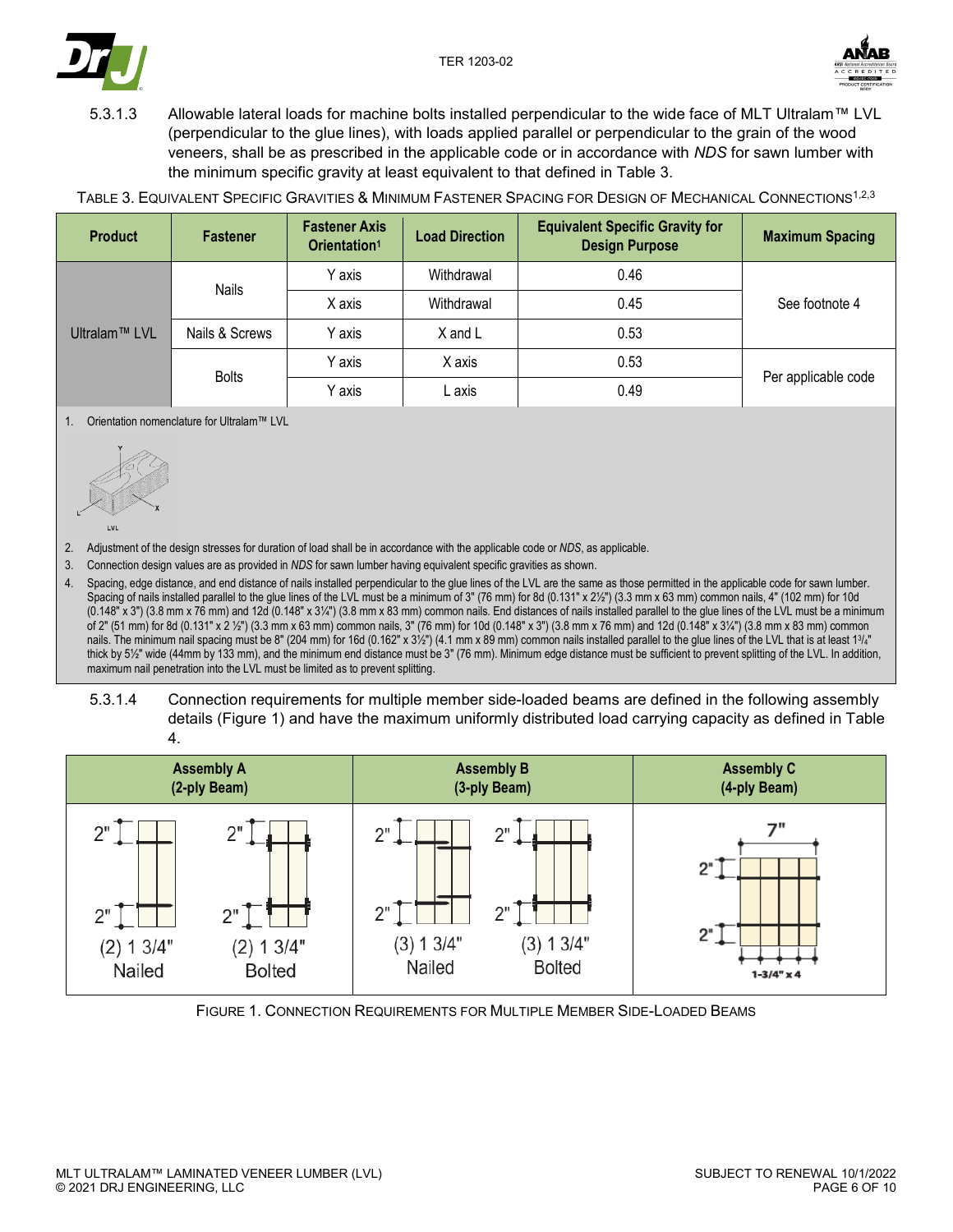



#### TABLE 4. MAXIMUM UNIFORMLY DISTRIBUTED LOAD (PLF) (KGM) CONNECTION REQUIREMENTS FOR MULTIPLE MEMBER EITHER SIDE-LOADED BEAMS1,2,3,4,5,6

| <b>Assembly</b><br><b>Detail</b><br>(see Figure 1) | 2 Rows of 16d<br>$(0.162" \times 3\frac{1}{2})$<br>$(4.1 \, \text{mm} \times 89 \, \text{mm})$<br>Nails at 12" o.c.<br>$(305 \, \text{mm})$ | 3 Rows of 16d<br>$(0.162" \times 3\frac{1}{2})$<br>$(4.1 \, \text{mm} \times 89 \, \text{mm})$<br>Nails at 12" o.c.<br>$(305 \, \text{mm})$ | 2 Rows of 12d<br>$(0.148" \times 3^{1/4})$<br>$(3.3 \, \text{mm} \times 83 \, \text{mm})$<br>Nails at 12" o.c.<br>$(305 \, \text{mm})$ | 3 Rows of 12d<br>$(0.148" \times 3^{1/4})$<br>$(3.3 \, \text{mm} \times 83 \, \text{mm})$<br>Nails at 12" o.c.<br>$(305 \, \text{mm})$ | 2 Rows of<br>$\frac{1}{2}$ " (13 mm) Bolts<br>at 12" o.c. <sup>7,8</sup><br>$(305 \, \text{mm})$ |
|----------------------------------------------------|---------------------------------------------------------------------------------------------------------------------------------------------|---------------------------------------------------------------------------------------------------------------------------------------------|----------------------------------------------------------------------------------------------------------------------------------------|----------------------------------------------------------------------------------------------------------------------------------------|--------------------------------------------------------------------------------------------------|
| A                                                  | 620                                                                                                                                         | 935                                                                                                                                         | 520                                                                                                                                    | 785                                                                                                                                    | 1480                                                                                             |
|                                                    | (923)                                                                                                                                       | (1391)                                                                                                                                      | (774)                                                                                                                                  | (1168)                                                                                                                                 | (2203)                                                                                           |
| B <sup>9</sup>                                     | 465                                                                                                                                         | 700                                                                                                                                         | 390                                                                                                                                    | 585                                                                                                                                    | 1110                                                                                             |
|                                                    | (692)                                                                                                                                       | (1042)                                                                                                                                      | (580)                                                                                                                                  | (871)                                                                                                                                  | (1652)                                                                                           |
| C                                                  |                                                                                                                                             |                                                                                                                                             |                                                                                                                                        |                                                                                                                                        | 985<br>(1466)                                                                                    |

SI: 1 plf = 1.488 kg/m

1. Multiply the appropriate table value by the following:

1.5 for nails or bolts spaced at 8" o.c. (203 mm) per row

2 for nails or bolts spaced at 6" o.c. (152 mm) per row

3 for nails or bolts spaced at 4" o.c. (102 mm) per row

0.5 for bolts spaced at 24" o.c. (610 mm) per row

2. Determine the appropriate beam size required to support the load before determining the connection requirements.

3. Screws can be used in place of bolts, provided additional fasteners are used such that the sum of the screw capacities is equal to or greater than that of the ½"-diameter bolts (13mm). Refer to the screw manufacturer's literature.

4. Tabulated values assume adequate end distance, edge distance, and spacing per Chapter 12 of *NDS*.

5. Tabulated values are for normal load duration. Adjustment of the design stresses for duration of load shall be in accordance with the applicable code or *NDS*, as applicable.

6. For beams greater than 4-plies wide, consult a registered design professional for the attachment requirements.

7. A standard cut steel washer of minimum 0.118" thickness (3 mm), with a minimum outside dimension of 1⅜" (35 mm), is required on each side of the beam between the wood and bolt head and nut.

8. Bolted connections assume full diameter bolts with bending yield strength (F<sub>yb</sub>) of 45,000 psi (310 MPa).

9. Nailing is required from both sides for 3-ply beams.

5.4 Where the application exceeds the limitations set forth herein, design shall be permitted in accordance with accepted engineering procedures, experience, and technical judgment.

#### 6 INSTALLATION

6.1 Installation shall comply with the manufacturer's installation instructions and this TER. In the event of a conflict between the manufacturer's installation instructions and this TER, the more restrictive shall govern.

#### 6.2 *Installation Procedure*

#### 6.2.1 *Drilling:*

6.2.1.1 Allowable horizontal hole placement shall follow the guidelines as shown in Figure 2.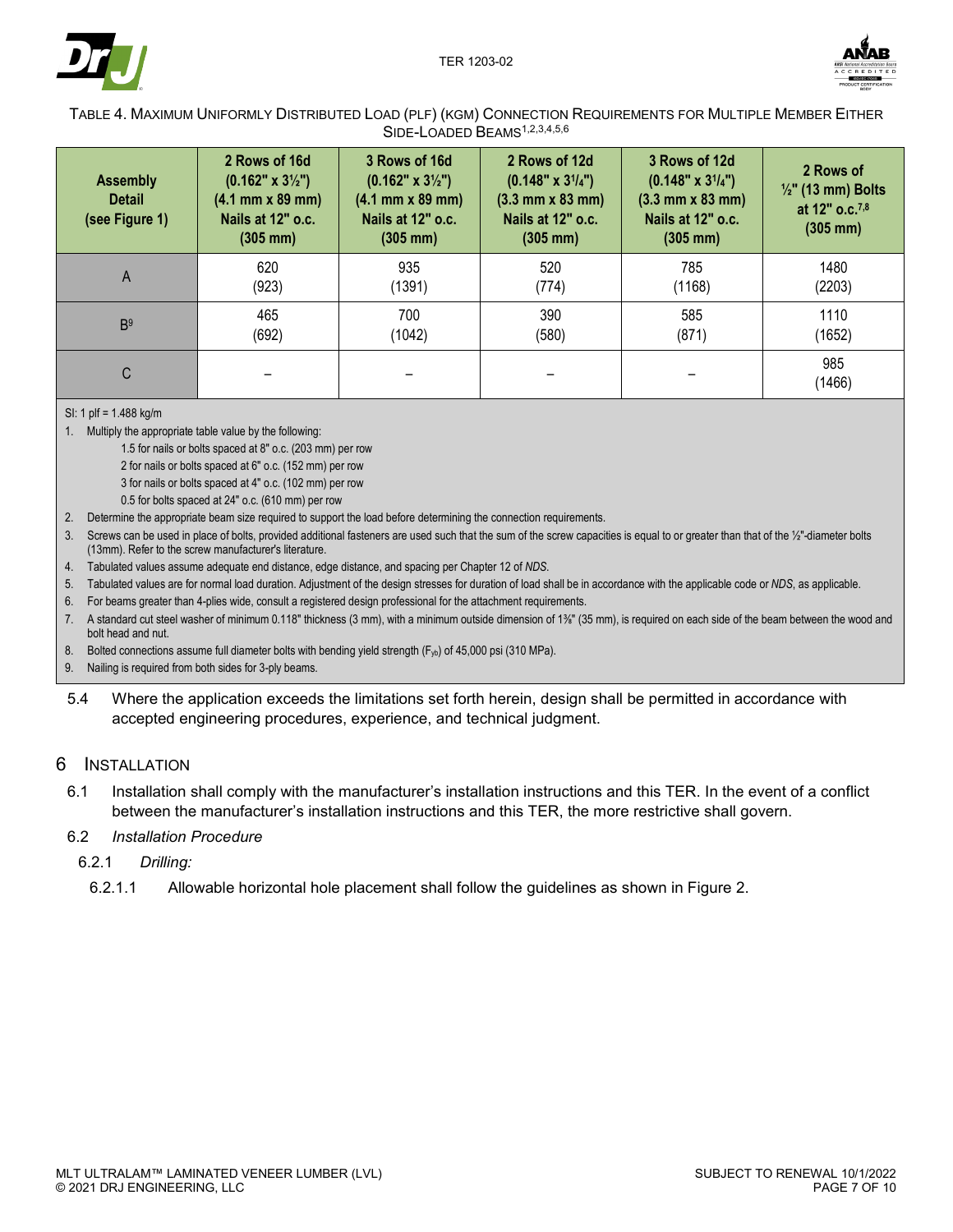



# ALLOWABLE HORIZONTAL HOLES IN ULTRALAM LVL BEAM(S)



**ALLOWABLE HOLE SIZES** 

**BEAM DEPTH** 

 $7\frac{1}{4}$ " - 9 $\frac{1}{4}$ "

 $9\frac{1}{2}$ " - 16"

**DEEPER THAN 16"** 

**MAX ROUND** 

**HOLE DIAMETER** 

 $1\frac{1}{2}$ "

 $2"$ 

З"

**NOTES:** 

- 1) HOLE(S) MUST BE LOCATED COMPLETELY IN THE ALLOWABLE HOLE ZONE.
- NO RECTANGULAR HOLES ARE ALLOWED. 2)
- NO MORE THAN THREE (3) HOLES ALLOWED PER SPAN. 31
- TABLE IS VALID FOR SIMPLE SPAN, UNIFORMLY LOADED 4) BEAMS ONLY. TABLE IS NOT VALID FOR CANTILEVER **SECTIONS.**
- HOLE LOCATION, CLEARANCE AND EFFECT OF BEAM 5) DEFLECTION SHOULD BE CONSIDERED TO AVOID PROBLEMS WITH PIPING.
- ALL CONNECTIONS OF BEAMS TO SUPPORTS SHALL BE 6) DESIGNED BY OTHERS.
- NOTCHING OF BEAM NOT PERMITTED. 7)

#### FIGURE 2. HORIZONTAL HOLE PLACEMENT

# 7 SUBSTANTIATING DATA

- 7.1 Testing has been performed under the supervision of a professional engineer and/or under the requirements of ISO/IEC 17025 as follows:
	- 7.1.1 Mechanical properties testing in accordance with *ASTM D5456*
	- 7.1.2 Adhesive strength testing in accordance with *ASTM D5055*, *ASTM D7247*, and *ASTM D2559*
- 7.2 Information contained herein is the result of testing and/or data analysis by sources which conform to *IBC* Section 1703 and/or professional engineering regulations. DrJ relies upon accurate data to perform its ISO/IEC 17065 evaluations.
- 7.3 Where appropriate, DrJ's analysis is based on provisions that have been codified into law through state or local adoption of codes and standards. The providers of the codes and standards are legally responsible for their content. DrJ analysis may use code-adopted provisions as a control sample. A control sample versus a test sample establishes a product as being equivalent to that prescribed in this code in quality, *strength*, effectiveness, *fire resistance*, durability, and safety. Where the accuracy of the provisions provided herein is reliant upon the published properties of materials, DrJ relies upon the grade mark, grade stamp, mill certificate, and/or test data provided by material suppliers to be minimum properties. DrJ analysis relies upon these properties to be accurate.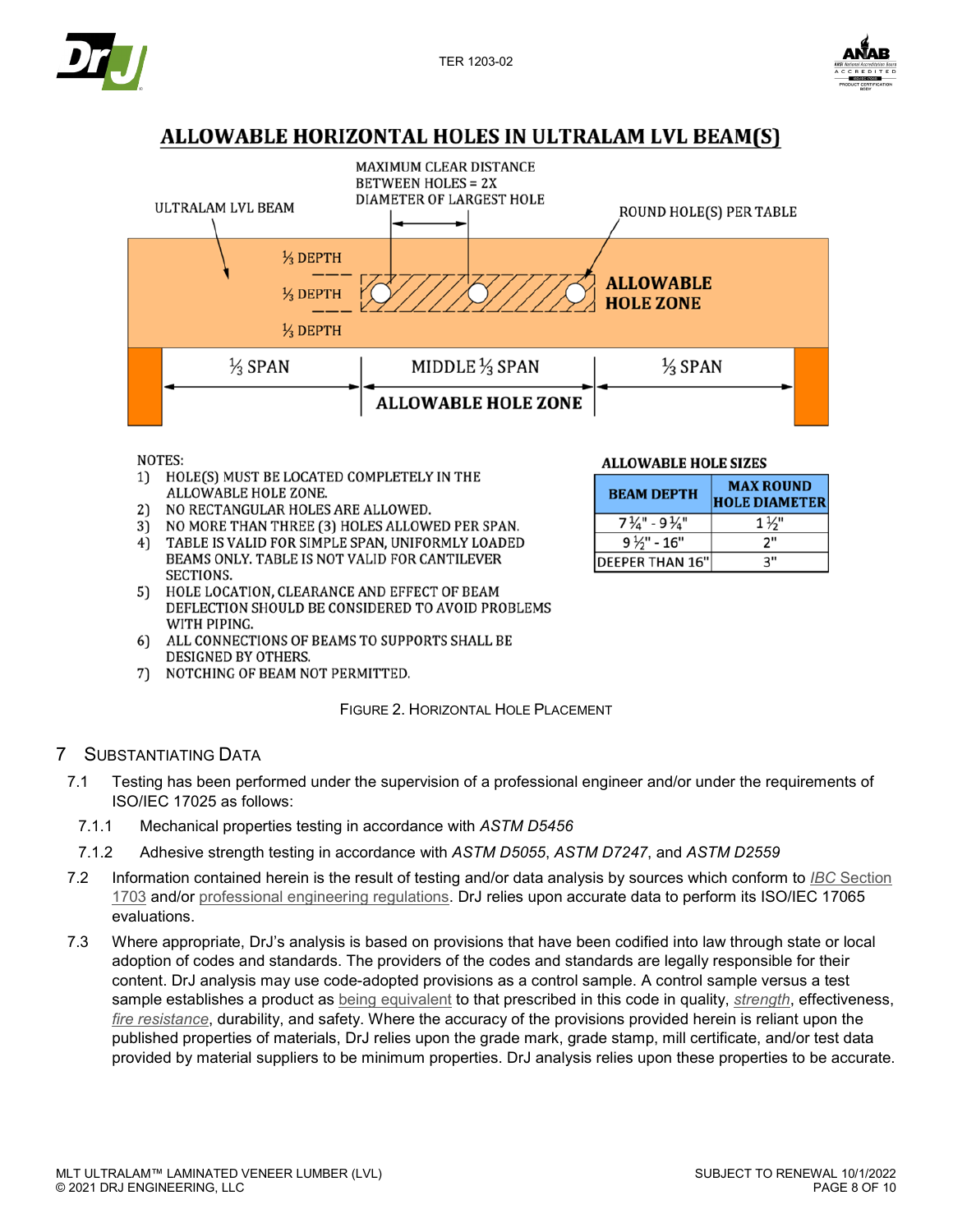



# **FINDINGS**

- 8.1 When used and installed in accordance with this TER and the manufacturer's installation instructions, the product MLT Ultralam™ LVL complies with or is a suitable alternative to the requirements of *IBC* Chapter 23; *IRC* Chapter 5, Chapter 6, and Chapter 8; and *NBC* Section 1.2, Subsection 4.3.11, and Section 9.23.
- 8.2 This product has been evaluated in the context of the codes listed in Section 2 and is compliant with all known state and local building codes. Where there are known variations in state or local codes applicable to this TER, they are listed here.
- 8.2.1 No known variations
- 8.3 Building codes require data from valid *research reports* be obtained from *approved sources* (i.e., licensed *registered design professionals* [RDPs]).
- 8.3.1 Building official approval of a licensed RDP is performed by verifying the RDP and/or their business entity is listed by the licensing board of the relevant *jurisdiction*.
- 8.4 Agencies who are accredited through ISO/IEC 17065 have met the code requirements for approval by the *building official*. DrJ is an ISO/IEC 17065 ANAB-Accredited Product Certification Body – Accreditation #1131 and employs RDPs.
- 8.5 Through ANAB accreditation and the IAF MLA, DrJ certification can be used to obtain product approval in any *jurisdiction* or country that has IAF MLA Members & Signatories to meet the Purpose of the MLA – "certified once, accepted everywhere."
- 8.6 *IBC* Section 104.11 (*IRC* Section R104.11 and *IFC* Section 104.107 are similar) states:

**104.11 Alternative materials, design and methods of construction and equipment.** The provisions of this code are not intended to prevent the installation of any material or to prohibit any design or method of construction not specifically prescribed by this code…Where the alternative material, design or method of construction is not *approved*, the *building official* shall respond in writing, stating the reasons the alternative was not *approved*.

# 9 CONDITIONS OF USE

- 9.1 MLT Ultralam™ LVL shall be installed in accordance with the applicable code, the approved construction documents, this TER, and the manufacturer's installation instructions. If there is a conflict between this report and the manufacturer's instructions, the more restrictive shall govern.
- 9.2 The manufacturer's published installation instructions shall be available at the jobsite at all times during installation.
- 9.3 MLT Ultralam™ LVL complies with or is a suitable alternative to sawn lumber as permitted by the codes listed in Section 2, subject to the following conditions:
- 9.3.1 Design calculations and details shall be furnished to the code official verifying that the material is used in compliance with this TER. The calculations must be prepared by a registered design professional where required by the statutes of the jurisdiction in which the project is to be constructed.
- 9.3.2 The design values shall not exceed those set forth in this report as modified by all applicable table notes.
- 9.3.3 The service conditions for MLT Ultralam™ LVL with fire-retardant or preservative chemical treatments are outside the scope of this report.
- 9.3.4 The service conditions for MLT Ultralam™ LVL are dry conditions of use, for which the equilibrium moisture content must be less than 16%. Uses in applications exceeding 16% moisture content are outside the scope of this TER.
- 9.3.5 Fastener design values shall be for the Equivalent Specific Gravity for Design Purposes as specified in Table 3 of this report.

j

<sup>7</sup> 2018 *IFC* Section 104.9